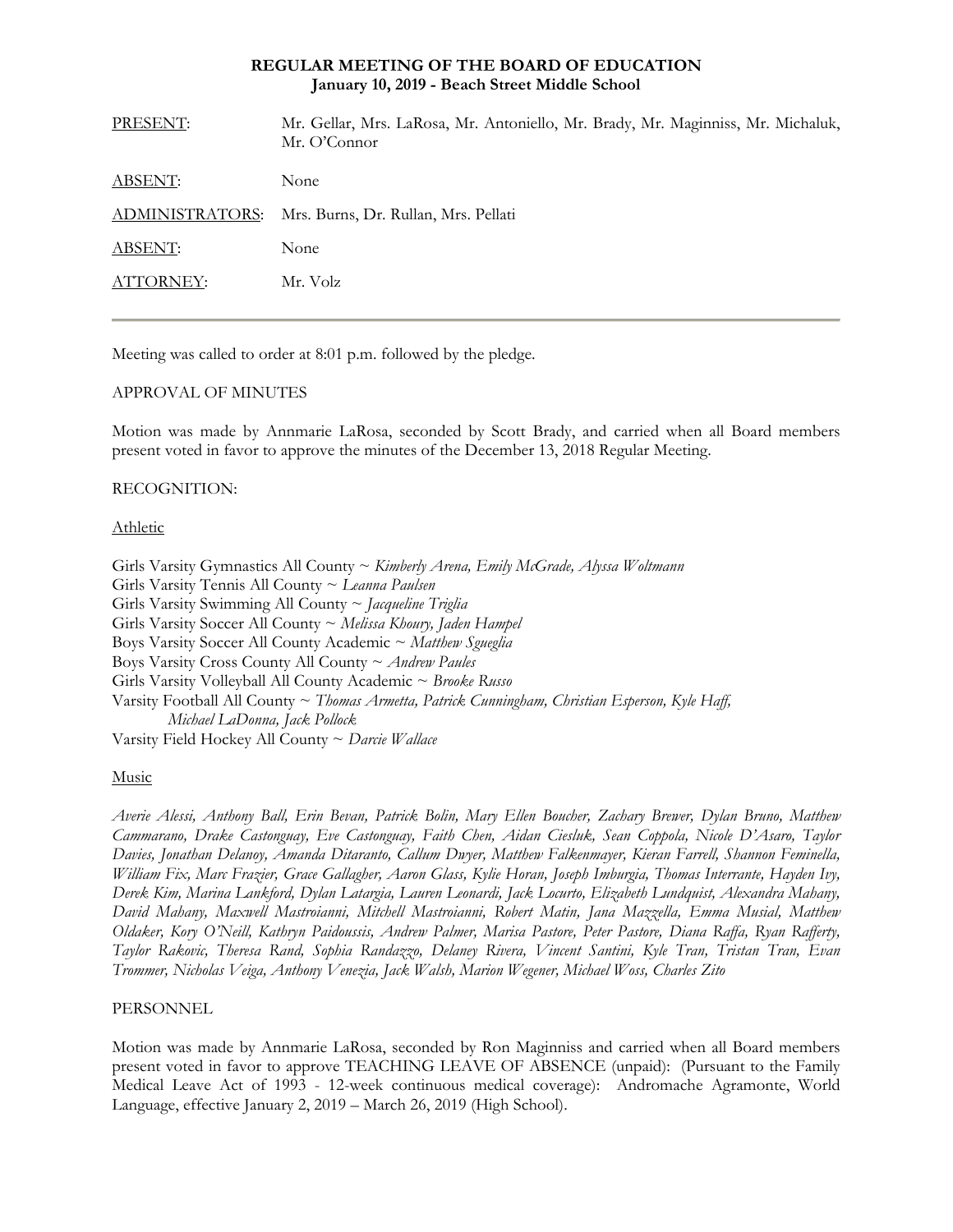Motion was made by Annmarie LaRosa, seconded by Kevin O'Connor and carried when all Board members present voted in favor to approve CIVIL SERVICE: LEAVE OF ABSENCE (unpaid): Barbara Susajlo, Special Education Aide, effective January 2, 2019 through June 26, 2019 (Paul J. Bellew).

Motion was made by Annmarie LaRosa, seconded by Paul Michaluk and carried when all Board members present voted in favor to approve CIVIL SERVICE: REGULAR SUBSTITUTE: Christine Antippas, Special Education Leave Replacement, effective December 22, 2018 through June 26, 2019 (Paul J. Bellew; Step 1; replacing B. Susajlo {LoA}).

Motion was made by Annmarie LaRosa, seconded by Richard Antoniello and carried when all Board members present voted in favor to approve CIVIL SERVICE: AMENDMENT TO RETIREMENT DATE: Nancy Forst, Senior Office Assistant, effective February 28, 2019 (31 years; approved at the December 13, 2018 BoE meeting).

Motion was made by Annmarie LaRosa seconded by Scott Brady and carried when all Board members present voted in favor to approve CIVIL SERVICE: PROBATIONARY APPOINTMENT: Vickie Wolff, Senior Office Assistant, 12 months, effective January 28, 2019 (Beach Street; Step 1; replacing P. Paladino {retired}).

Motion was made by Annmarie LaRosa, seconded by Ron Maginniss and carried when all Board members present voted in favor to approve CIVIL SERVICE: PROBATIONARY APPOINTMENT: Lisa Chiarelli, Senior Office Assistant, 10 months, effective February 28, 2019 (Beach Street; Step 1; replacing N. Forst {retired}).

Motion was made by Annmarie LaRosa, seconded by Kevin O'Connor and carried when all Board members present voted in favor to approve CIVIL SERVICE: PROBATIONARY APPOINTMENT: Diane Paredes, Bus Driver, effective January 14, 2019 (Transportation; \$25.35/hr.; new position).

Motion was made by Annmarie LaRosa, seconded by Paul Michaluk and carried when all Board members present voted in favor to approve CIVIL SERVICE: RESIGNATION: Tamika Grub, Special Education Aide, effective January 3, 2019 (Beach Street).

Motion was made by Annmarie LaRosa, seconded by Richard Antoniello and carried when all Board members present voted in favor to approve OTHER: AMENDMENT TO ADULT EDUCATION FALL 2018: Kim Crichton (Pilates, Qigong, Iyengar Yoga, Fitness Mix) \$35/hr.; Alexandra Prieto (Zumba) \$35/hr.

Motion was made by Annmarie LaRosa, seconded by Scott Brady and carried when all Board members present voted in favor to approve OTHER: ADULT EDUCATION SPRING 2019: Alexandra Bergin (Zumba) \$35/hr.; Lenny Butler (Community CPR/First Aide) \$30/hr.; Jake Caramico (How Money Works) no cost to West Islip; Steve Cottral (About Boating Safety) no cost to West Islip; Kim Crichton (Pilates, Qigong, Iyengar Yoga, Fitness Mix) \$35/hr.; Joyce Gangone (Mindfulness: Body and Mind Wellness) \$30/hr.; James Grover (Basketball) \$35/hr.; Matthew Haszinger (Volleyball) \$30/hr.; Phyllis Hintze (Ballroom Dancing) \$30/hr.; Jennifer Keller (Mahjong For All) \$25/hr.; Bruce Lieberman (Defensive Driving) no cost to West Islip; Jane Loehle (Aquacise) \$35/hr.; Alyssa Marie Sobel (Volleyball) \$30/hr.; Brian Stoll (Broadway – From Back Row to Backstage) \$25/hr.; Robert Watts (Introduction to Guitar/Piano) \$30/hr.

Motion was made by Annmarie LaRosa, seconded by Ron Maginniss and carried when all Board members present voted in favor to approve OTHER: CLUBS/ADVISORS 2018-2019: WEST ISLIP HIGH SCHOOL: Sets Director, All Productions, Elaine Longo; Science Honor Society, Diane Munno. UDALL ROAD MIDDLE SCHOOL: Geography Bee Club, Giavanna Donarumia.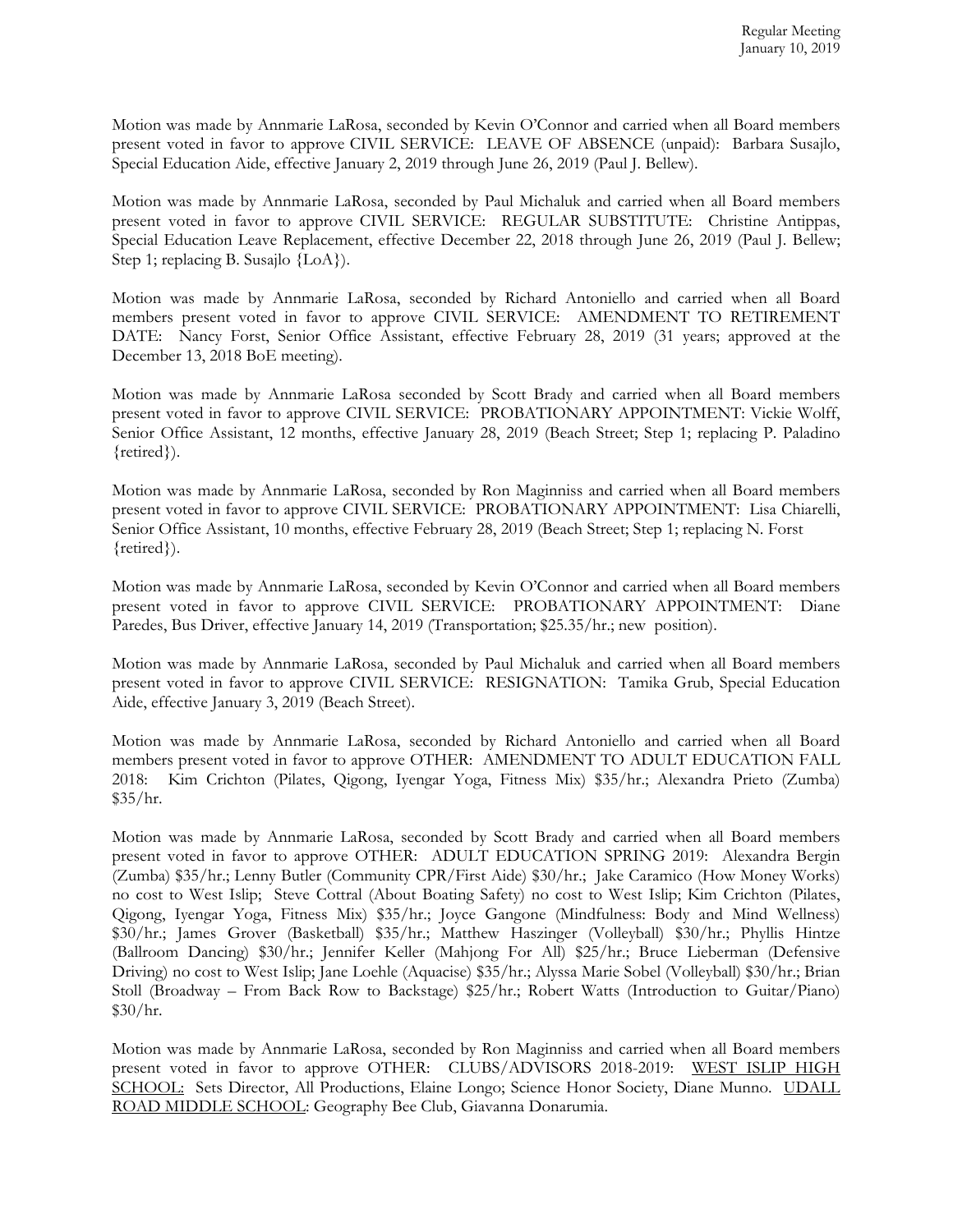Motion was made by Annmarie LaRosa, seconded by Kevin O'Connor and carried when all Board members present voted in favor to approve OTHER: ENRICHMENT INSTRUCTORS (\$275 per session): Julia Cardo (Scientific Inquiry and Exploration 1 & 2); Jennifer Delaney (Cooking Around the World & Colorful Cooking); Justin DeMaio (LEGOS); Michelle Edgley (Paper Creations & Soak and Scrub); Christine Maniscalco (Coding is Cool, Coding for Kids).

Motion was made by Annmarie LaRosa, seconded by Paul Michaluk and carried when all Board members present voted in favor to approve OTHER: SUBSTITUTE TEACHER (\$115 per diem): Tina DiLorenzo, effective January 23, 2019, student teacher; Kevin Gonzales, effective January 28, 2019, student teacher; Katrina Martinez, effective January 11, 2019; Ashley Meisner, effective January 23, 2019, student teacher; Justin Miller, effective January 14, 2019, student teacher.

Motion was made by Annmarie LaRosa, seconded by Richard Antoniello and carried when all Board members present voted in favor to approve OTHER: SUBSTITUTE TEACHING ASSISTANT (\$85 per diem): \*Jenna Comeau, effective January 11, 2019; Tina DiLorenzo, effective January 23, 2019; Ashley Meisner, effective January 23, 2019.

### CURRICULUM UPDATE:

Dr. Rullan informed the audience that the district is working on course offerings for the 2019-2020 school year. The district will offer all eighth grade students the opportunity to take Algebra 1 and has reviewed the first quarter results of seventh grade math students taking Principles of Algebra, for which 62% of the students have demonstrated mastery level work due to the change in curriculum.

The Board of Regents revised the CTE portion of the Commissioner's Regulations, which now provides more flexibility for middle-level students to fulfill the 1¾ unit requirement for career and technical education.

The district continues to hold focus groups and professional development with elementary teachers to review the scope and sequence and map the skills and concepts students need at each grade level.

### REPORT OF COMMITTEES:

Finance Committee: Scott Brady reported on the meeting held on 1/8/19. Items reviewed included the November treasurer's report; November payroll summary; November financial statements; claims audit report and December system manager audit report. Also reviewed were warrants, payroll certification forms, surplus, change orders, 2018-2019 contract, donation and resolution. Mrs. Pellati informed the Board that Rich Coffey of Cullen and Danowski, LLP will attend the February 26 Planning Session to provide a risk assessment update.

Buildings & Grounds Committee: Kevin O'Connor reported on the meeting held on 1/8/19, at which BBS and SCC provided a bond work update. Items reviewed included the high school pool liner; the completion of the high school parapet wall and turf baseball field; and signs for the middle schools. The high school planetarium construction will begin in summer 2019. BBS expects all approvals for district-wide security vestibules in time for construction in late spring 2019 and summer 2019. Submission to SED for the technology/engineering lab is anticipated in February 2019 for work to be completed by September 2019. This affects the music suite, so a backup plan will be put in place if construction runs longer than anticipated.

Education Committee: Annmarie LaRosa reported on the meeting that took place 1/10/19. Lorrie Director, Director of Counseling, gave an overview of the department, discussed K-12 services, and spoke about college and career readiness.

Committee on Special Education/Preschool Special Education: Ron Maginniss reported on the meeting held on 1/10/19. Items reviewed included CPSE/CSE recommendations, student placements and annual reviews.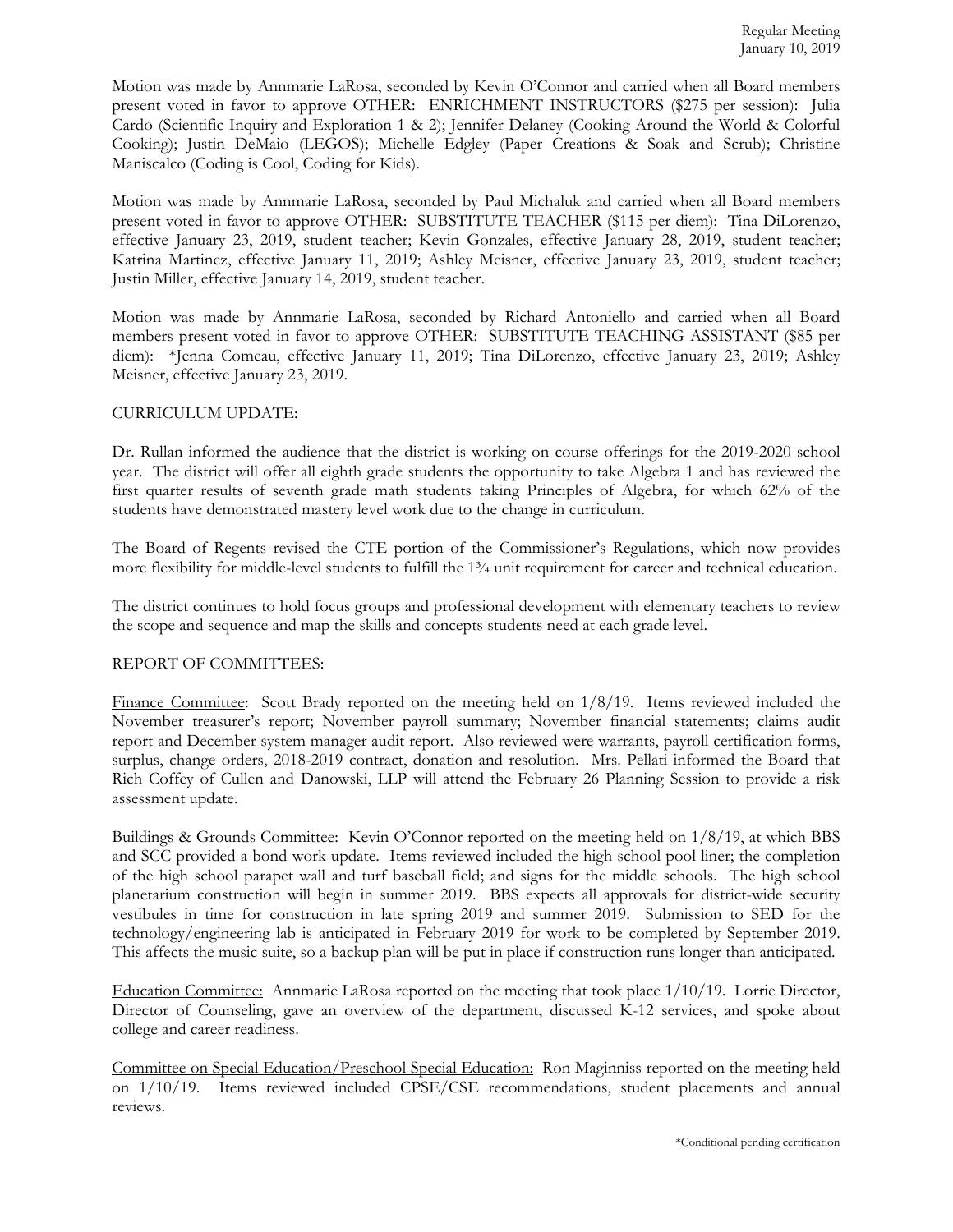Health and Wellness Committee: Paul Michaluk reported on the meeting held 1/8/19. Items reviewed included adolescent smartphone use; family monitoring of apps; and initiatives to enhance student mental health. The committee also shared a newsletter regarding difficult news/Fortnite and kids with ADHD/ vaping & drug use/hotline crisis phone numbers/social host. The committee also discussed security measures; security apps, mindfulness initiatives; yoga and offering family night activities.

The next meeting will take place on Tuesday, February 12, 2019 at 9:30 a.m. in the Paul J. Bellew Cafeteria.

## FINANCIAL MATTERS

The treasurer's report for November was presented. Beginning balance as of 11/1/18: \$28,240,463.27; ending balance as of 11/30/18: \$18,362,170.11.

Motion was made by Annmarie LaRosa, seconded by Paul Michaluk, and carried when all Board members present voted in favor to approve 2018-2019 General Fund budget transfers 3578-3585 and 2018-2019 Capital Fund budget transfers 3581-3583.

Motion was made by Annmarie LaRosa, seconded by Ron Maginniss, and carried when all Board members present voted in favor to approve the surplus of miscellaneous IT/AV equipment  $\sim$  District-wide.

Motion was made by Annmarie LaRosa, seconded by Kevin O'Connor, and carried when all Board members present voted in favor to approve Change Orders: Crossroads Construction Corp. - Beach Street Middle School - \$5,485; The Landtek Group, Inc. - West Islip High School - \$113,044.90.

Motion was made by Annmarie LaRosa, seconded by Paul Michaluk, and carried when all Board members present voted in favor to approve 2018-2019 Contract: Edward M. Petrosky, Psy.D., ABPP.

Motion was made by Annmarie LaRosa, seconded by Richard Antoniello, and carried when all Board members present voted in favor to approve resolutions: donation from Alliance Energy LLC - \$500 - West Islip High School and resulting resolution to increase 2018-2019 budget - \$500.

### PRESIDENT'S REPORT

Mr. Gellar wished everyone a Happy New Year.

Motion was made by Annmarie LaRosa, seconded by Scott Brady, and carried when all Board members present voted in favor to approve Stipulation of Settlement and Release.

### SUPERINTENDENT'S REPORT:

Mrs. Burns encouraged everyone to visit the district's Facebook page which reflects the good work going on throughout the district.

### NOTICES/REMINDERS:

A blood drive will take place at Beach Street Middle School on Monday, January 14, 2019, from 4:00 p.m. to 8:30 p.m.

The DEC will be holding a public forum on January 29, 2019 at 6:00 p.m. in the Beach Street cafeteria.

Mr. Gellar reminded the audience that the budget season will be starting and a public notice listing the budget work sessions will be posted shortly. These work sessions are the best time for residents to provide input.

Motion was made by Annmarie LaRosa, seconded by Scott Brady and carried when all Board members present voted in favor to adjourn to Executive Session at 8:39 p.m. for the purpose of discussing personnel, negotiations, and/or litigation.